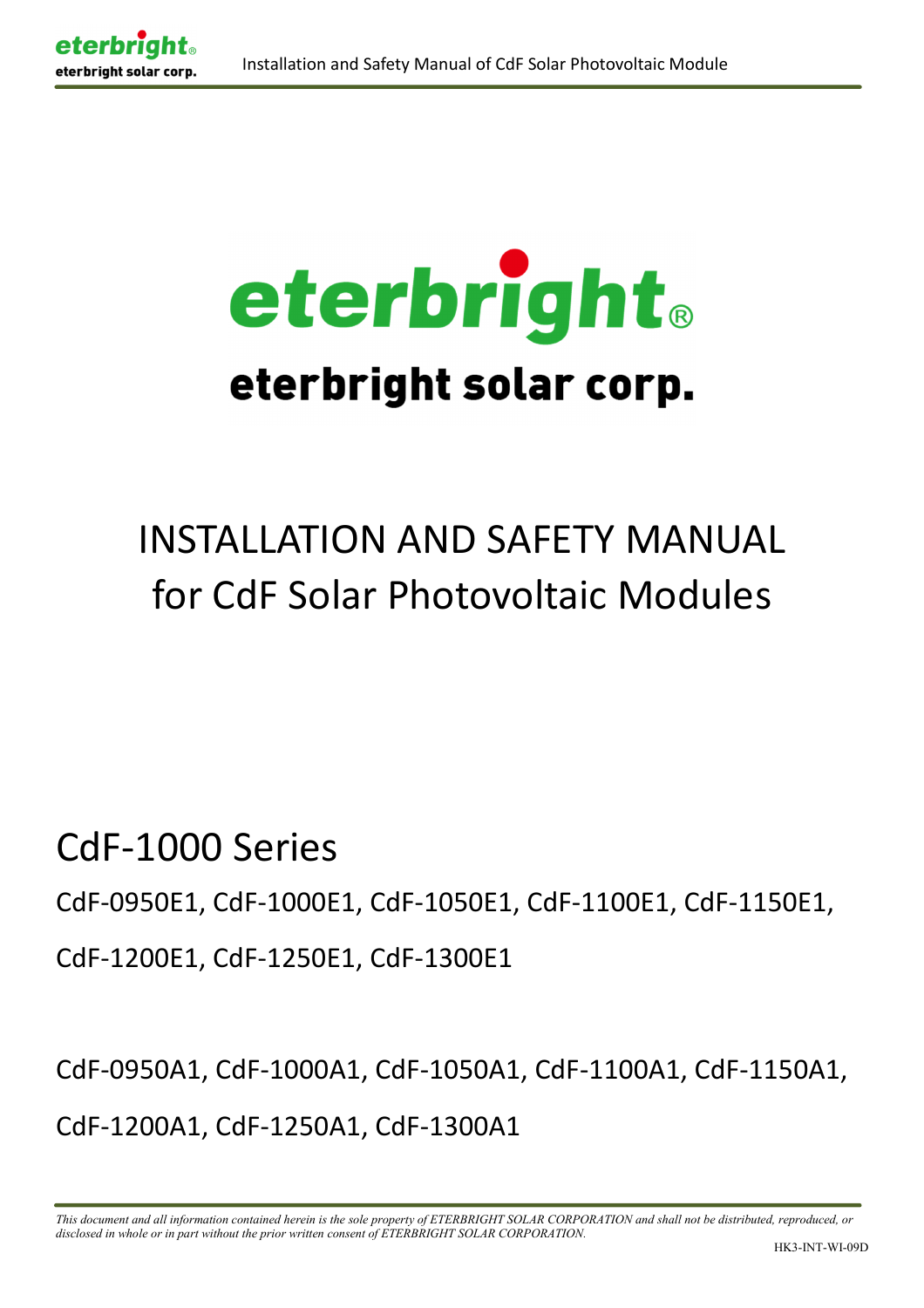# Contents

1. Introduction

eterbrig

- 2. Disclaimer of Liability
- 3. General Information
- 4. Warnings and Cautions
- 5. Safety
- 6. Product Characteristics
- 7. General Installation
- 8. Mechanical Installation
- 9. Electrical Installation
- 10.Maintenance
- 11.Shut Down Generation System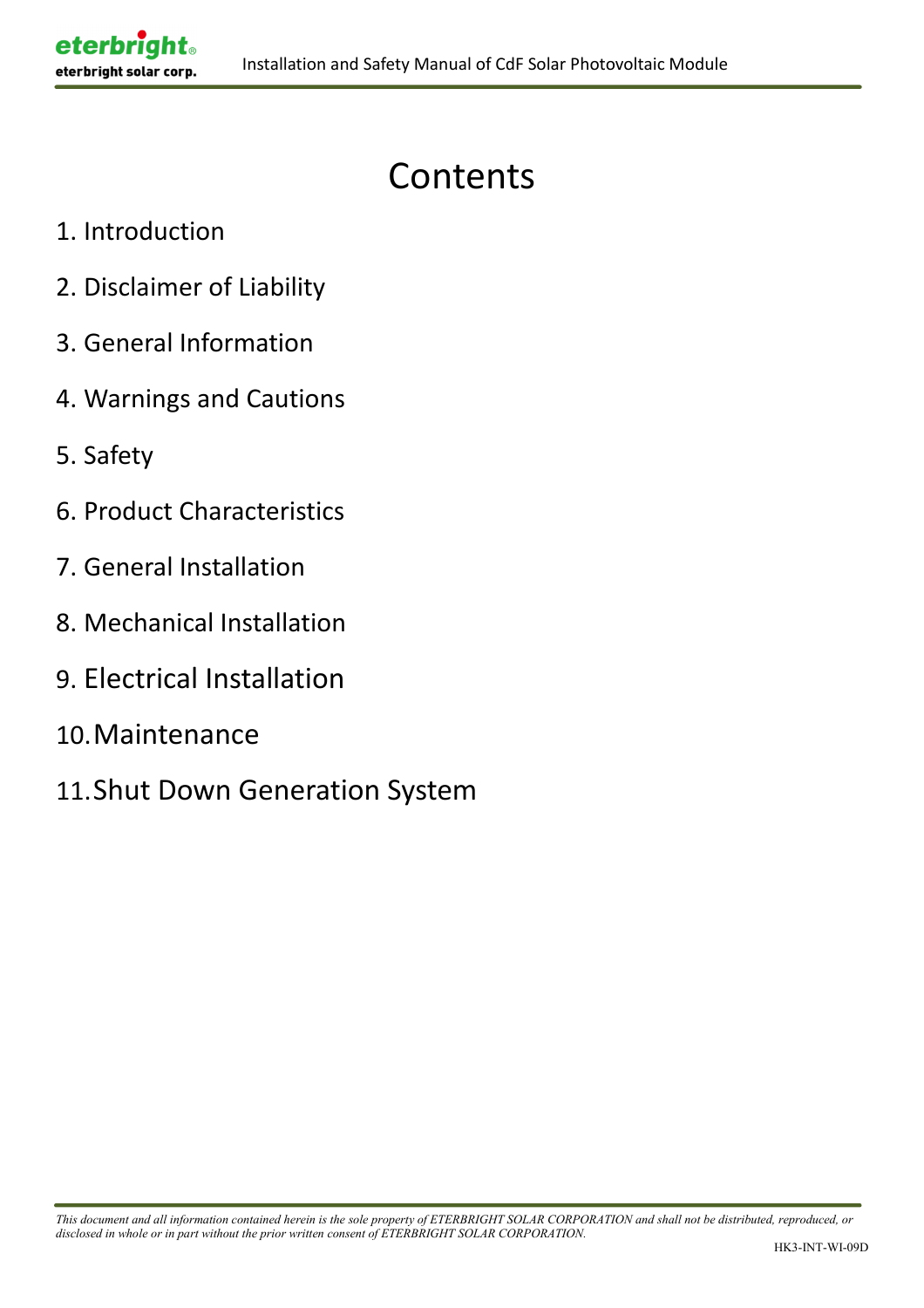# **1.**Introduction

eterbright solar corp.

eterbr

This manual provides information regarding the installation and safe handling of the ETERBRIGHT SOLAR CORPORATION CdF solar photovoltaic module. ALL of the instructions in this manual should be read carefully before attempting installation. If there are any questions, please contact ETERBRIGHT SOLAR CORPORATION Technical Service department for further explanation. Please retain this manual for your future reference.

# **2.**Disclaimer of Liability

Because the use of this manual and the conditions or methods of installation, operation, use and maintenance of photovoltaic product are beyond ETERBRIGHT SOLAR CORPORATION's control, ETERBRIGHT SOLAR CORPORATION does not accept responsibility, and expressly disclaims liability for loss, damage, or expense arising out of, or in any way connected with, such installation, operation, use or maintenance. No responsibility is assumed by ETERBRIGHT SOLAR CORPORATION for any infringement of patents or other rights of third parties, which may result from the use of the PV product. No license is granted by implication or otherwise under any patent or patent rights.

If you do not adhere to the instructions given in this manual, your rights under the ETERBRIGHT SOLAR CORPORATION warranty may be forfeited.

ETERBRIGHT SOLAR CORPORATION reserves the right to change the manual, the PV product, the specifications, or product information sheets without prior notice.

# **3.**General Information

Installation should be performed only by qualified persons. Before installation, installers should assume the risk of all injuries that might occur during installation, including, but not limited to, the risk of electric shock. Installers must conform to all safety precautions in the manual when installing modules.

# **4.**Warnings and Cautions

#### 4.1 Warnings

- $\triangleright$  One individual module may generate DC voltages greater than 30 volts when exposed to direct sunlight. Contact with a DC voltage of 30V or more is potentially hazardous.
- $\triangleright$  Installers should know in advance that the risk of injury may occur during the installation, including electric shock.
- $\triangleright$  All PV modules should be installed according to all local and national applicable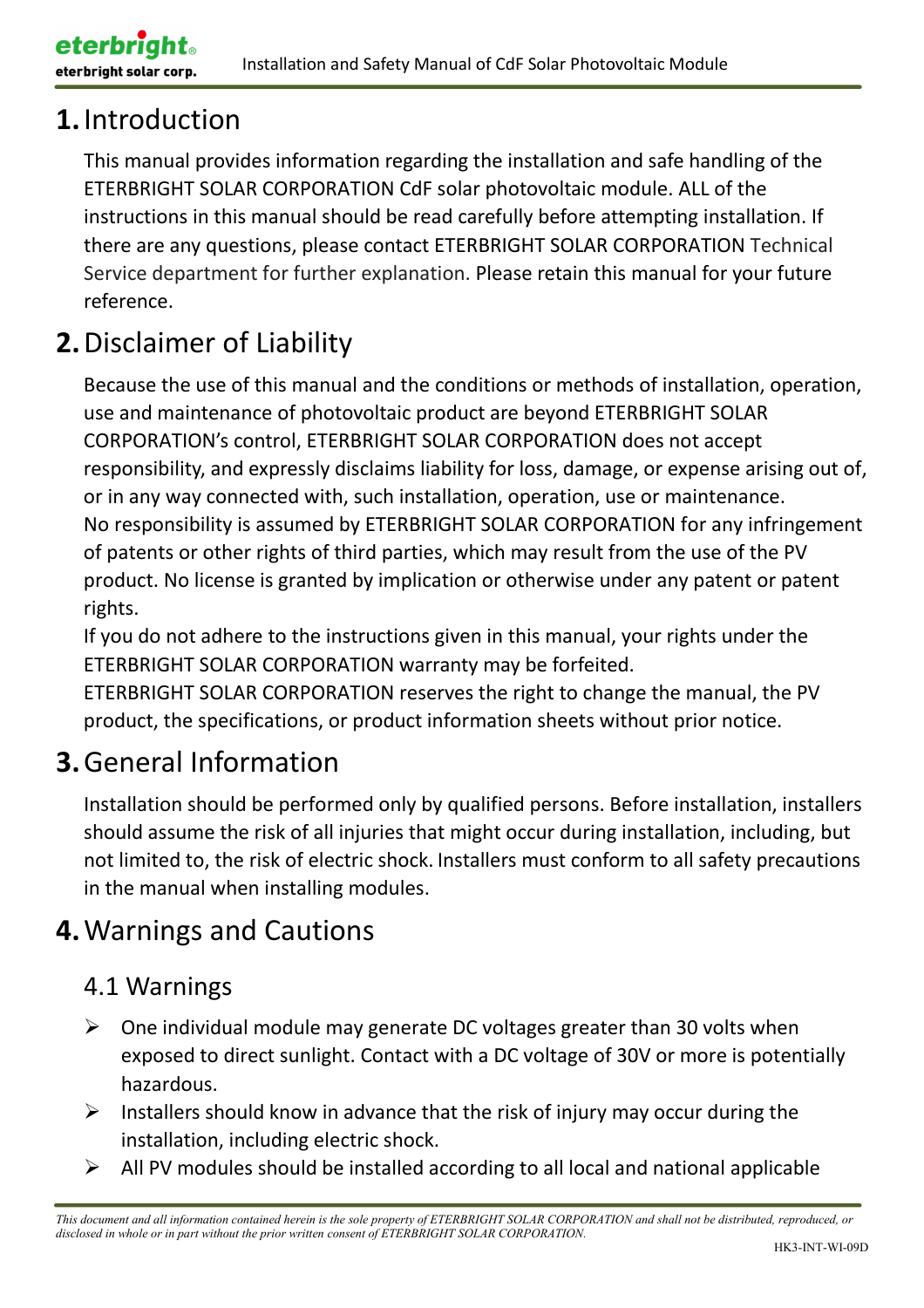standards, codes and regulations.

 $\triangleright$  Rooftop installations should be placed over fire resistant roofs ONLY.

#### 4.2 Cautions

- $\triangleright$  Do not attempt to disassemble the modules, and do not remove any attached nameplates or components from the modules.
- $\triangleright$  Do not apply paint or adhesive to module top surface.
- $\triangleright$  Do not use mirrors or other magnifiers to artificially concentrate sunlight on the modules.

#### **5.** Safety

#### 5.1 Handling Safety

- $\triangleright$  Wear non-slip gloves to prevent the modules from falling while handling the modules.
- $\triangleright$  Keep children/pets away in the process of handling and installing the modules.
- $\triangleright$  Do not stand or step on the module.
- $\triangleright$  To avoid glass breakage, do not place any heavy objects on the module.
- $\triangleright$  Do not drop the module heavily.

#### 5.2 Installation Safety

- $\triangleright$  DO NOT DISCONNECT UNDER LOAD.
- $\triangleright$  COMPLETELY cover the module with an opaque material during installation to prevent electricity from being generated.
- $\triangleright$  Use ONLY insulated tools and insulated gloves that meet the electrical installation standards.
- $\triangleright$  Abide by the safety regulations for all other components used in the system, including wiring and cables, connectors, charging regulators, inverters, storage batteries and rechargeable batteries, etc.
- $\triangleright$  Do not wear metallic rings, watchbands, ear, nose, lip rings or other metallic objects while installing or maintaining photovoltaic systems.
- $\triangleright$  The parts of installation CANNOT cover the drainage holes.

## **6.**Product Characteristics

The power rating of ETERBRIGHT SOLAR CORPORATION CdF solar photovoltaic module are measured under standard test conditions (Irradiance 1000W/m<sup>2</sup>, module

temperature of 25 $\mathrm{C}(77^\circ F)$ , AM 1.5G ), so that the power output of module will vary

under actual operating conditions.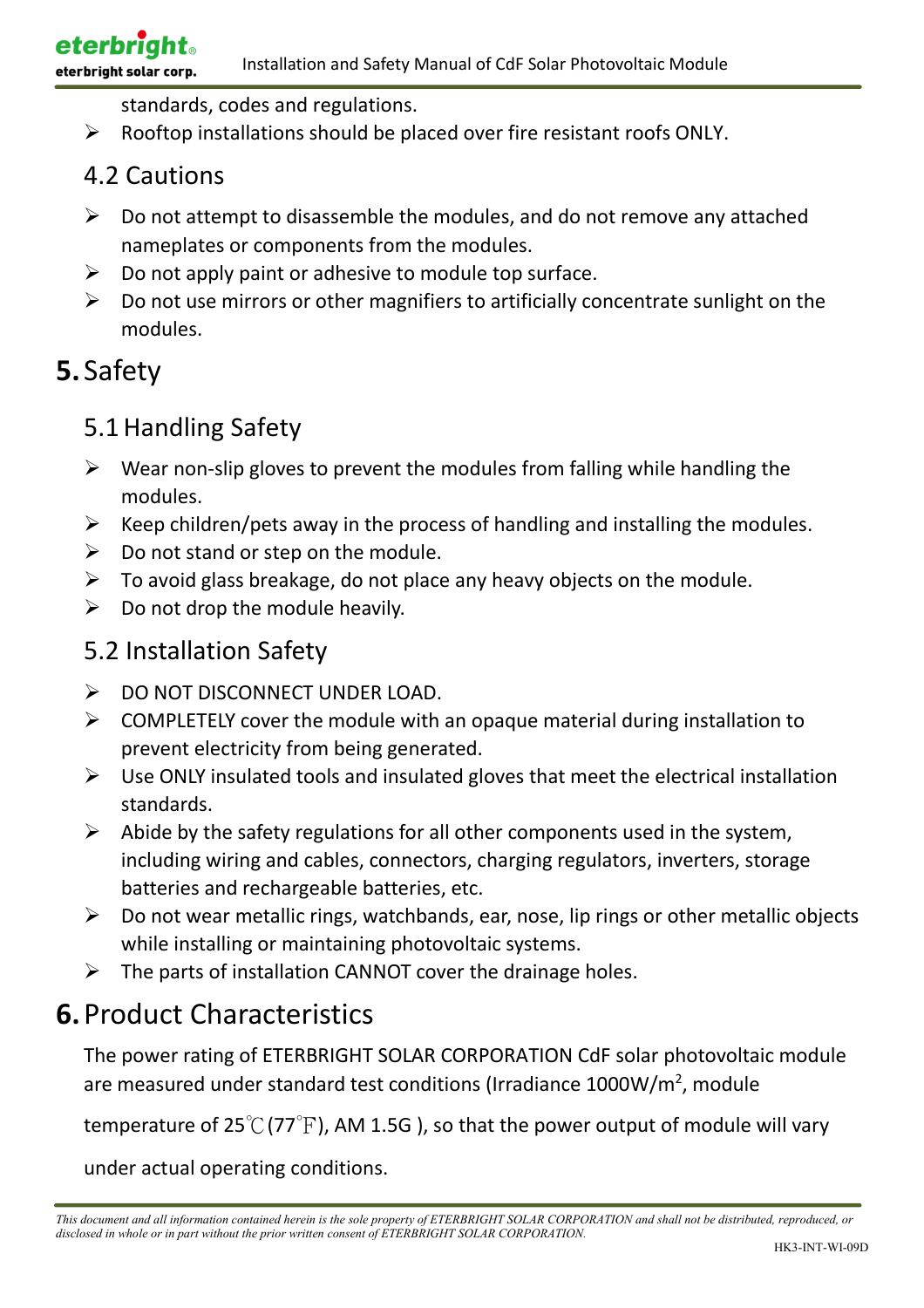The amount of DC power generated by the solar photovoltaic module is proportional to the radiation intensity, but the voltage will vary depending on the temperature.

#### 6.1 Electrical Characteristics

#### **A. At Standard Test Conditions(STC)\*1**

| <b>Module models</b>                   | <b>CdF-0950E1</b> | <b>CdF-1000E1</b> | <b>CdF-1050E1</b> | <b>CdF-1100E1</b> | <b>CdF-1150E1</b> |
|----------------------------------------|-------------------|-------------------|-------------------|-------------------|-------------------|
| Minimum power (P <sub>MPP</sub> ) [W]  | 95                | 100               | 105               | 110               | 115               |
| <b>Power tolerance [%]</b>             | $+5/-3$           | $+5/-3$           | $+5/3$            | $+5/-3$           | $+5/-3$           |
| Open circuit voltage (Voc) [V]         | 73.4              | 74.1              | 74.7              | 75.4              | 76.1              |
| <b>Short circuit current (Isc) [A]</b> | 2.13              | 2.15              | 2.16              | 2 17              | 2.18              |
| <b>Voltage at P<sub>MPP</sub></b> [V]  | 52.2              | 53.7              | 55.3              | 56.8              | 58.4              |
| <b>Current at PMPP [A]</b>             | 1.81              | 1.85              | 1.89              | 1.93              | 1.96              |

| <b>Module models</b>                        | <b>CdF-1200E1</b> | CdF-1250E1 | <b>CdF-1300E1</b> |  |
|---------------------------------------------|-------------------|------------|-------------------|--|
| Minimum power (P <sub>MPP</sub> ) [W]       | 120               | 125        | 130               |  |
| <b>Power tolerance [%]</b>                  | $+5/-3$           | $+5/-3$    | $+5/-3$           |  |
| Open circuit voltage (V <sub>oc</sub> ) [V] | 76.8              | 774        | 78.1              |  |
| <b>Short circuit current (Isc) [A]</b>      | 2.19              | 2.19       | 2.20              |  |
| <b>Voltage at PMPP [V]</b>                  | 59.9              | 61.4       | 63.0              |  |
| <b>Current at P<sub>MPP</sub></b> [A]       | 2.00              | 2.03       | 2.06              |  |

| <b>Module models</b>                   | <b>CdF-0950A1</b> | <b>CdF-1000A1</b> | <b>CdF-1050A1</b> | <b>CdF-1100A1</b> | <b>CdF-1150A1</b> |
|----------------------------------------|-------------------|-------------------|-------------------|-------------------|-------------------|
| Minimum power (P <sub>MPP</sub> ) [W]  | 95                | 100               | 105               | 110               | 115               |
| <b>Power tolerance [%]</b>             | $+5/-3$           | $+5/-3$           | $+5/-3$           | $+5/-3$           | $+5/-3$           |
| Open circuit voltage (Voc) [V]         | 75.1              | 75.2              | 75.3              | 75.4              | 75.5              |
| <b>Short circuit current (Isc) [A]</b> | 2.14              | 2.16              | 2.18              | 2.20              | 2.21              |
| <b>Voltage at PMPP [V]</b>             | 53.8              | 54.7              | 55.6              | 56.5              | 57.4              |
| <b>Current at PMPP [A]</b>             | 1.76              | 1.82              | 1.88              | 1.94              | 2.00              |

| <b>Module models</b>                                                                | <b>CdF-1200A1</b> | <b>CdF-1250A1</b> | <b>CdF-1300A1</b> |  |
|-------------------------------------------------------------------------------------|-------------------|-------------------|-------------------|--|
| Minimum power (P <sub>MPP</sub> ) [W]                                               | 120               | 125               | 130               |  |
| <b>Power tolerance [%]</b>                                                          | $+5/-3$           | $+5/-3$           | $+5/-3$           |  |
| Open circuit voltage (V <sub>oc</sub> ) [V]                                         | 75.6              | 75.8              | 75.9              |  |
| <b>Short circuit current (Isc) [A]</b>                                              | 2.23              | 2.25              | 2.26              |  |
| <b>Voltage at PMPP [V]</b>                                                          | 58.3              | 59.2              | 60.1              |  |
| <b>Current at PMPP [A]</b>                                                          | 2.05              | 2.10              | 2.16              |  |
| Remark*1 STC: Irradiance 1000W/m <sup>2</sup> , Module Temperature 25℃, Air Mass1.5 |                   |                   |                   |  |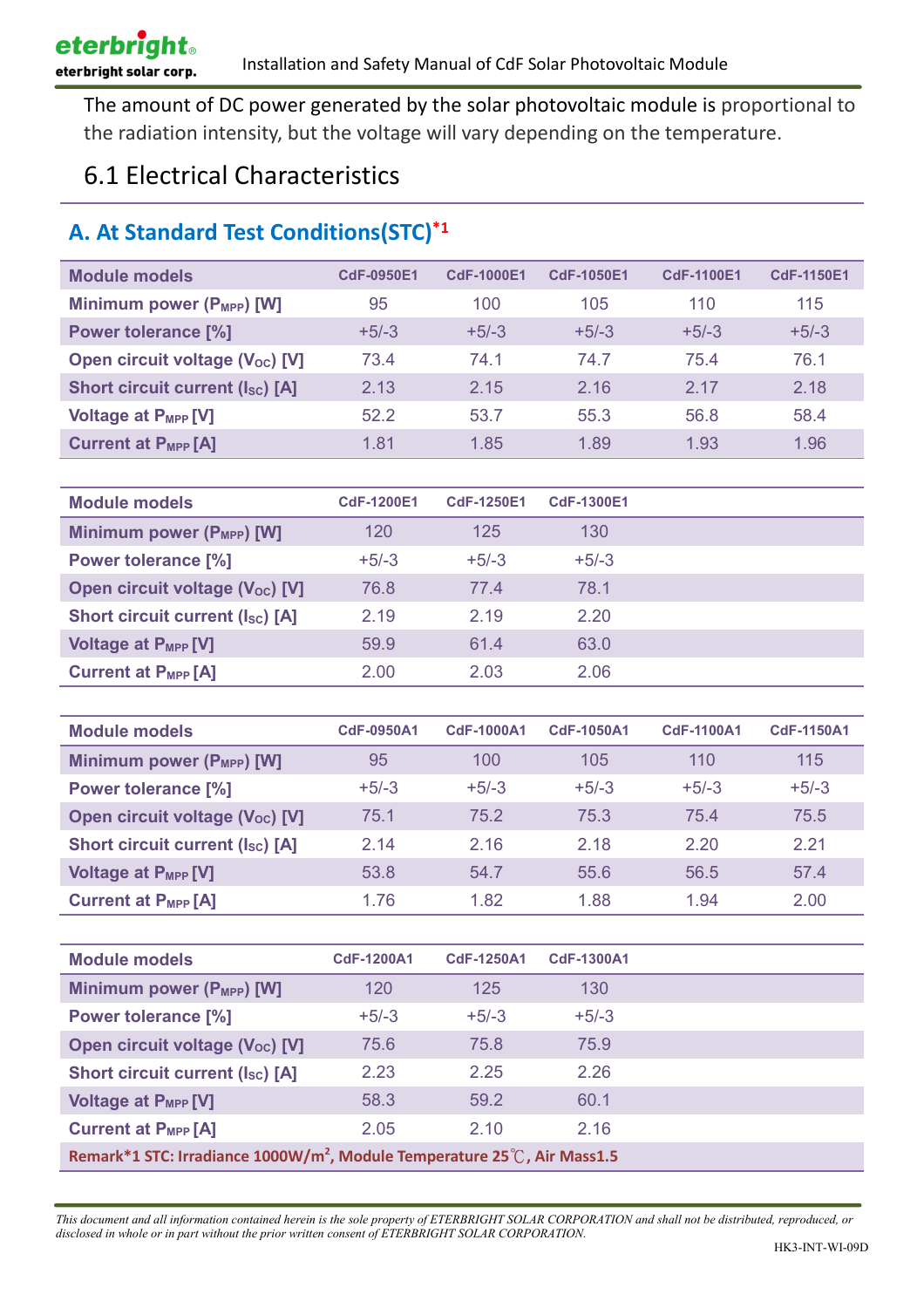- $\triangleright$  The electrical characteristics are within  $\pm 10\%$  of the indicated values of Isc and Voc under STC. Pmax Tolerance after Light Soaking (IEC) is +5/-3%.
- $\triangleright$  Under normal conditions, the current and voltage generated by the solar photovoltaic module are different from those listed in the specification. The value of Isc (short circuit current) and Voc (open circuit voltage) listed in the specification are measured at standard test conditions; therefore, the value of Isc and Voc marked on this module should be multiplied by a factor of 1.25 when determining component voltage ratings, conductor current ratings, fuse sizes, and size of controls connected to the module output. An additional 1.25 multiplier for a total of 1.5625 may be required by certain codes for sizing fuses and conductors.

#### **B. At Nominal Operating Cell Temperature(NOCT)\*2**

| <b>Module models</b>                        | <b>CdF-0950E1</b> | <b>CdF-1000E1</b> | <b>CdF-1050E1</b> | <b>CdF-1100E1</b> | <b>CdF-1150E1</b> |
|---------------------------------------------|-------------------|-------------------|-------------------|-------------------|-------------------|
| Minimum power (P <sub>MPP</sub> ) [W]       | 73.1              | 77 O              | 81.1              | 84.9              | 88.7              |
| Open circuit voltage (V <sub>oc</sub> ) [V] | 70.6              | 717               | 71.9              | <b>726</b>        | 73.2              |
| <b>Short circuit current (Isc) [A]</b>      | 1 7 1             | 1.72              | 1 73              | 1 74              | 1.75              |
| <b>Voltage at P<sub>MPP</sub></b> [V]       | 50.1              | 51.5              | 52.8              | 54.3              | 55.9              |
| <b>Current at P<sub>MPP</sub></b> [A]       | 1.45              | 1.49              | 1.53              | 1.56              | 1.58              |

| <b>Module models</b>                        | <b>CdF-1200E1</b> | <b>CdF-1250E1</b> | <b>CdF-1300E1</b> |  |
|---------------------------------------------|-------------------|-------------------|-------------------|--|
| Minimum power (P <sub>MPP</sub> ) [W]       | 92.4              | 96.4              | 100.4             |  |
| Open circuit voltage (V <sub>oc</sub> ) [V] | 73.8              | 74.4              | 75.1              |  |
| <b>Short circuit current (Isc) [A]</b>      | 1.75              | 1.76              | 1 77              |  |
| <b>Voltage at P<sub>MPP</sub></b> [V]       | 57.5              | 58.0              | 59.4              |  |
| <b>Current at PMPP [A]</b>                  | 1.60              | 1.64              | 1.67              |  |

| <b>Module models</b>                        | <b>CdF-0950A1</b> | <b>CdF-1000A1</b> | <b>CdF-1050A1</b> | <b>CdF-1100A1</b> | <b>CdF-1150A1</b> |
|---------------------------------------------|-------------------|-------------------|-------------------|-------------------|-------------------|
| Minimum power (P <sub>MPP</sub> ) [W]       | 73.0              | 77.1              | 81.0              | 84.9              | 88.7              |
| Open circuit voltage (V <sub>oc</sub> ) [V] | 72.2              | 72.3              | 72.5              | 72.6              | 72.6              |
| <b>Short circuit current (Isc) [A]</b>      | 1 7 1             | 1.73              | 1.75              | 1.76              | 1.77              |
| <b>Voltage at P<sub>MPP</sub></b> [V]       | 50.7              | 51.7              | 52.8              | 54.0              | 55.2              |
| <b>Current at PMPP [A]</b>                  | 1.43              | 1.49              | 1.53              | 1.57              | 1.60              |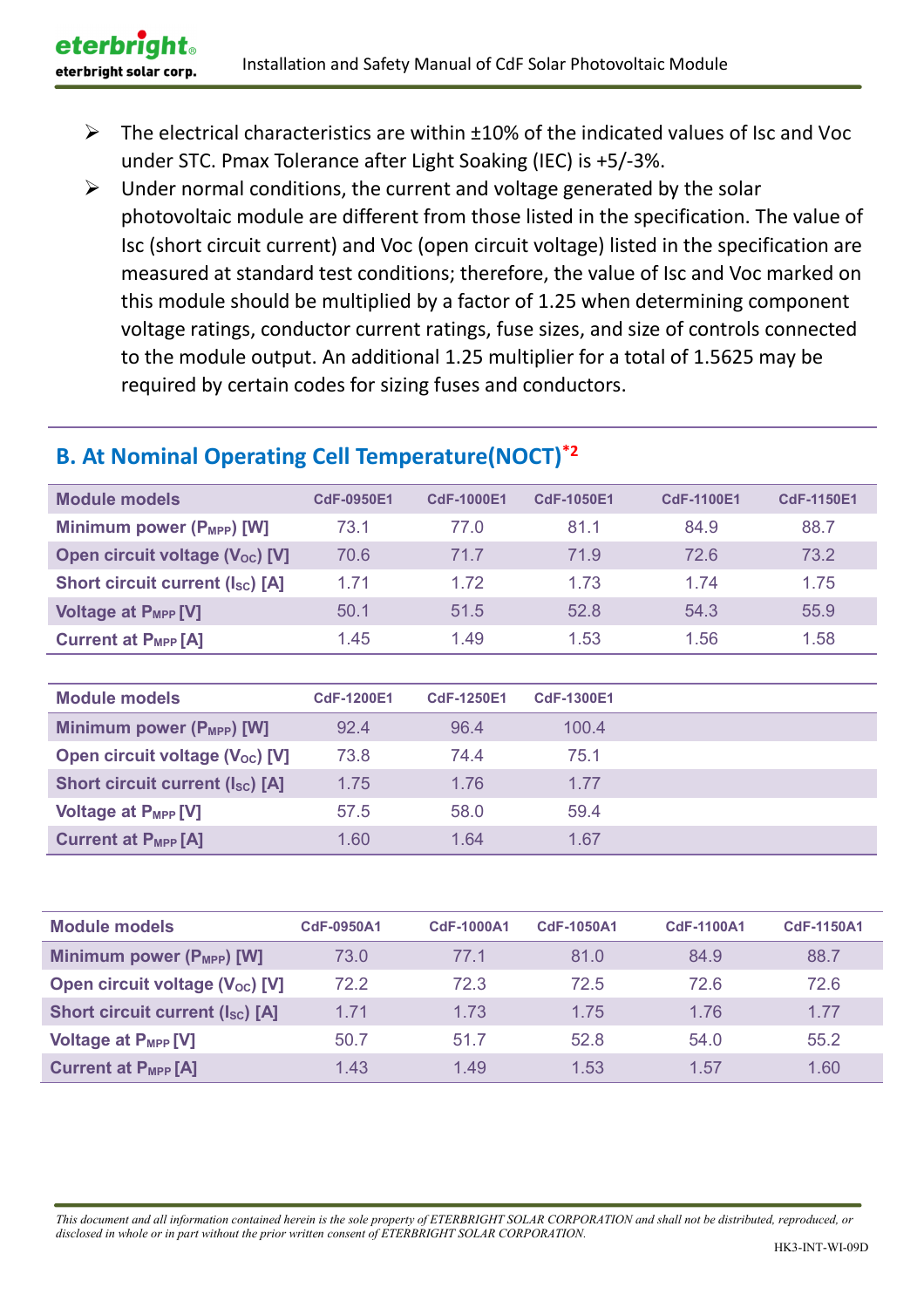| Installation and Safety Manual of CdF Solar Photovoltaic Module<br>eterbright solar corp.              |                   |                   |                   |  |  |
|--------------------------------------------------------------------------------------------------------|-------------------|-------------------|-------------------|--|--|
| <b>Module models</b>                                                                                   | <b>CdF-1200A1</b> | <b>CdF-1250A1</b> | <b>CdF-1300A1</b> |  |  |
| Minimum power (P <sub>MPP</sub> ) [W]                                                                  | 95.2              | 98.1              | 102.3             |  |  |
| Open circuit voltage (V <sub>oc</sub> ) [V]                                                            | 72.7              | 72.8              | 72.9              |  |  |
| <b>Short circuit current (Isc) [A]</b>                                                                 | 1.79              | 1.8               | 1.82              |  |  |
| Voltage at P <sub>MPP</sub> [V]                                                                        | 56.4              | 57.3              | 58.4              |  |  |
| <b>Current at PMPP [A]</b>                                                                             | 1.68              | 1.71              | 1.75              |  |  |
| Remark*2 NOCT: Irradiance 800W/m <sup>2</sup> , Ambient Temperature 20℃, Wind Speed 1m/s, Open Circuit |                   |                   |                   |  |  |

#### 6.2 I-V and P-V Curves at Different Irradiance Level



#### 6.3 Thermal Characteristics

eterbright®

| <b>NOCT</b>                            |   | $46.2 \pm 2^{\circ}$ |
|----------------------------------------|---|----------------------|
| Temperature Coefficient of Isc         |   | $+0.01\%/K$          |
| <b>Temperature Coefficient of Voc</b>  |   | $-0.31\%/K$          |
| <b>Temperature Coefficient of Pmax</b> | δ | $-0.23%$ /K          |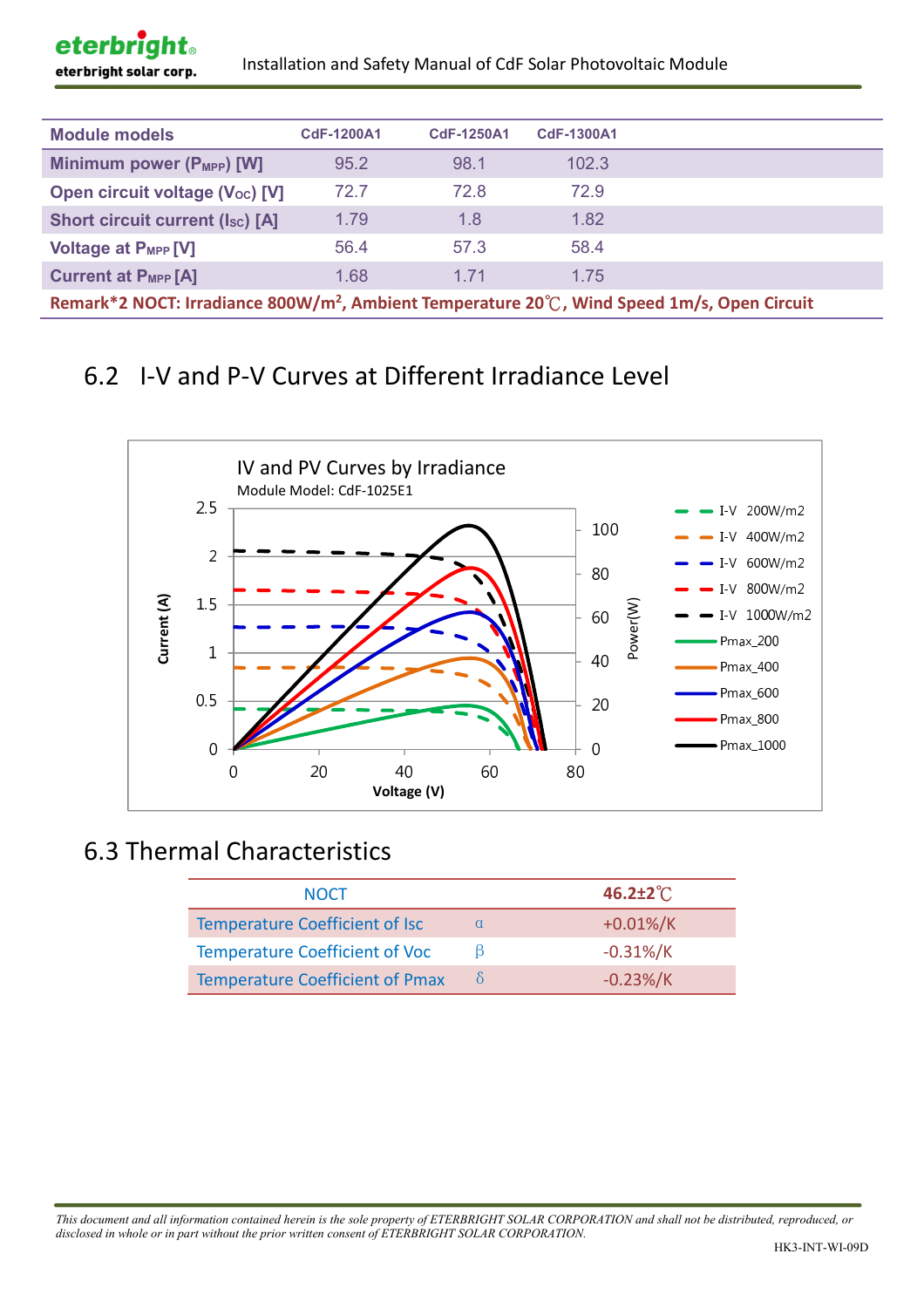#### 6.4 Characteristics for System Design

| <b>Maximum System Voltage</b>                        | Vsvs                   | 1000V DC (UL 600V DC) |
|------------------------------------------------------|------------------------|-----------------------|
| <b>Limiting Reverse Current</b>                      | $\mathsf{Tr}$          | 8А                    |
| <b>Maximum Series Fuse Rating</b>                    | Isf                    | 5Α                    |
| Maximum Number of PV Module Connection <sup>*3</sup> | Series <sup>*1</sup>   | $10$ (UL 6)           |
|                                                      | Parallel <sup>*2</sup> | $\Delta$              |

 Remark\*1 Calculated under condition of +10% tolerance of Voc at STC. The sum of Voc of series modules MUST NOT exceed the maximum system voltage of the module under any condition, even at low temperature.

 Remark\*2 Calculated under condition of +10% tolerance of Isc at STC. Under any condition, reverse current applied to the modules SHOULD NOT exceed 8A.

 $\triangleright$  Remark\*3 The number of series and parallel MUST CONSIDER the capabilities of inverter.

#### 6.5 Mechanical Data

| Dimension(L*W*H)                    | 1,234*652*35mm                                      |
|-------------------------------------|-----------------------------------------------------|
| <b>Weight</b>                       | 12.9 <sub>Kg</sub>                                  |
| <b>Module Operating Temperature</b> | -40°C~85°C                                          |
| <b>Application Class on 61730</b>   | Class A                                             |
| <b>Fire Safety Class on 61730</b>   | <b>Class C</b>                                      |
| <b>Snow Load</b>                    | ≤2400 Pa                                            |
| <b>Wind Load</b>                    | ≤2400 Pa                                            |
| <b>Type of Solar Cell</b>           | CIGS (Cd Free)                                      |
| <b>Front Cover</b>                  | Tempered Glass (3.2mm)                              |
| <b>Encapsulation</b>                | EVA (Ethylene Vinyl Acetate)                        |
| <b>Back Cover</b>                   | <b>Waterproof Film</b>                              |
| <b>Frame</b>                        | <b>Anodized Aluminum Alloy</b>                      |
| <b>Edge Sealing</b>                 | <b>Butyl Rubber</b>                                 |
| <b>IP Rating of Junction Box</b>    | <b>IP67</b>                                         |
| <b>Adhesive of Junction Box</b>     | <b>Silicone Gel</b>                                 |
| <b>Connectors</b>                   | MC4 or Compatible Connectors                        |
| <b>Cables</b>                       | Section: 2.5mm <sup>2</sup> (14AWG) / Length: 900mm |

#### 6.6 Bypass Diode

| <b>Type</b>    | <b>Voltage Rating</b> | <b>Current Rating</b> |
|----------------|-----------------------|-----------------------|
| P1000M         | 1000V                 | 10A                   |
| <b>P0600MS</b> | 1000V                 | 10A                   |
| 10A10G         | 1000V                 | 10A                   |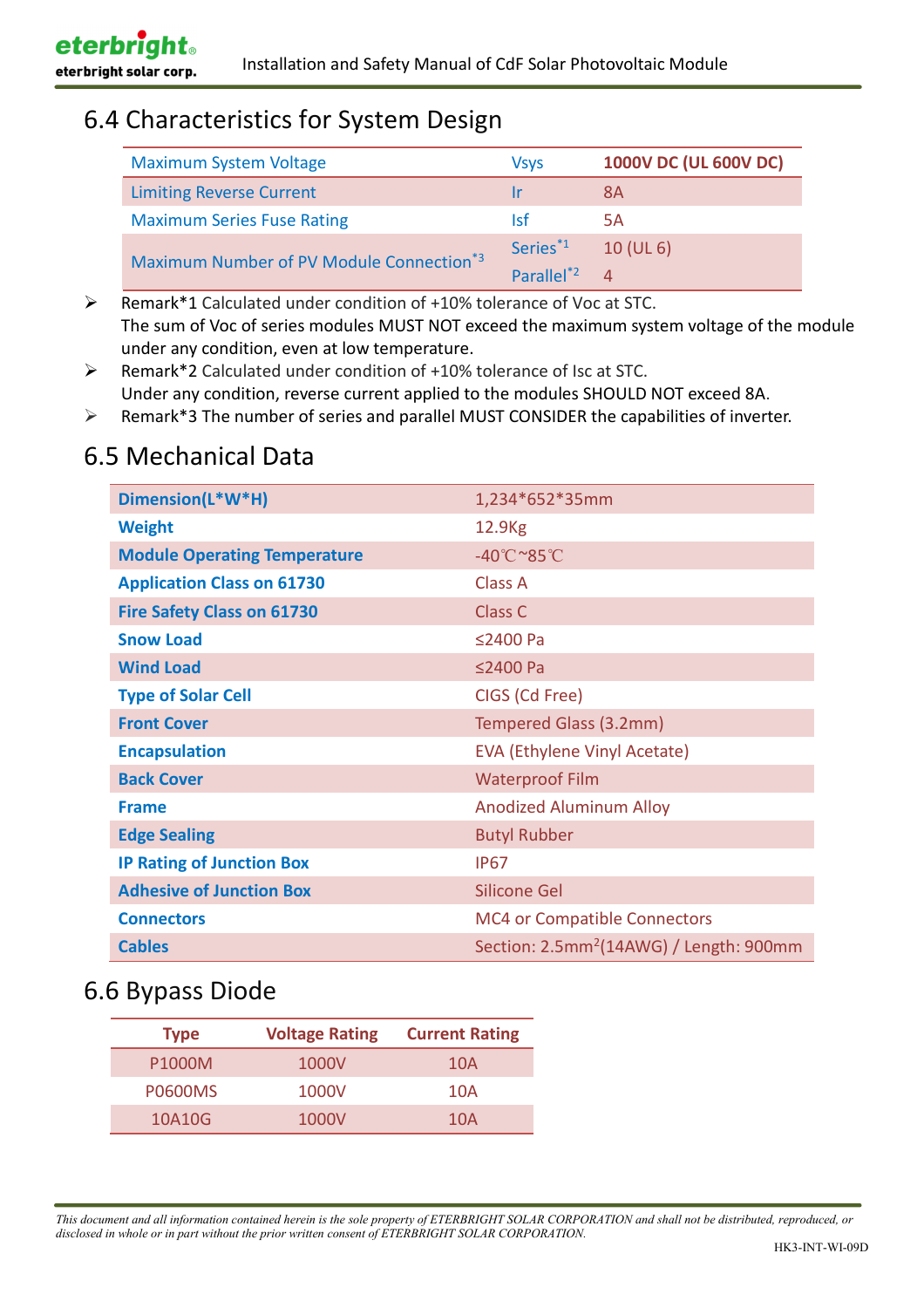#### 6.7 Module Physical Specifications



# **7.**General Installation

#### 7.1 Site Selection

- $\triangleright$  In most applications, the solar photovoltaic module should be installed in a location where it will receive maximum sunlight throughout the year.
- $\triangleright$  For the best results, in the Northern Hemisphere, the module should typically face south, and in the Southern Hemisphere, the module should typically face north. The appropriate angle of the installation can ensure obtaining the maximum amount of sunlight. To understand the best local tilt angle of the information for the installation, refer to the 'Tilt Angle Selection' or consult a reliable solar systems integrator.
- $\triangleright$  Do not install the module in a location where it would be easy to produce or gather flammable gases.
- $\triangleright$  The choice of location SHOULD CONFORM to all the requirements of electrical and fire regulations.

#### 7.2 Support Selections and Requirements

To observe the instructions manual and safety practices regarding the attached supports.

- $\triangleright$  Supports and other necessary spare parts, materials (such as bolts, etc.) should be made of durable, corrosion-resistant and UV-resistant material.
- $\triangleright$  When installing a module on a pole, choose a pole and module mounting structure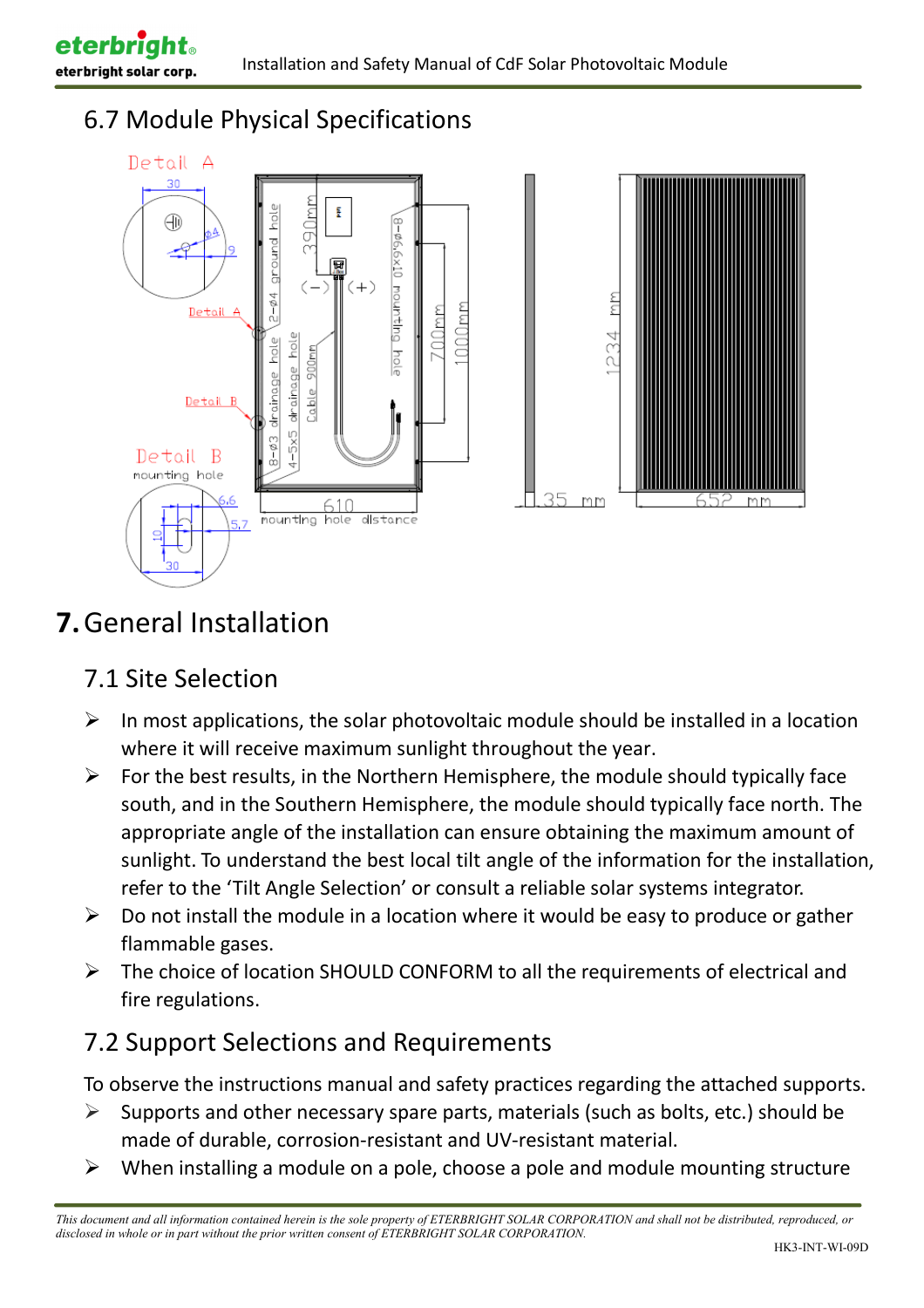eterbrid eterbright solar corp.

that will withstand the anticipated winds for the area.

- $\triangleright$  DO NOT attempt to drill holes in the glass surface of the modules as this will void the warranty.
- $\triangleright$  DO NOT drill additional mounting holes in the module frames of the modules as this will void the warranty.
- $\triangleright$  For standard installation, use the four symmetry mounting holes close to the inner side on the module frame to fix the module onto the support. In strong winds or heavy snow areas, use additional symmetry holes which are on the outer side of module frame for enhancing fixation. For details, please refer to module installation method.

#### 7.3 Floor Installation

- $\triangleright$  Select the appropriate mounting height when installing the solar photovoltaic module, in order to clean up the snow, dust and other coverings on the module surface. In addition, prevent the lower half of the module being covered by snow for a long time in the winter.
- $\triangleright$  Ensure that the lowest portion of the module is placed high enough so that it is not shaded by plants or trees or damaged by flying sand.

#### 7.4 Installed on Roof or Building

- $\triangleright$  The modules have been rated Fire Class C (UL).
- $\triangleright$  When installed on a roof, check building codes to ensure that the required modules installed in buildings and structures (roofs, appearance, bearing, etc.) have sufficient loading capacity. When installing the module, ensure that the module is installed in a fireproof roof, and the slope of the roof is less than 5in/ft to ensure maintaining a fire class rating.
- $\triangleright$  When installing a module on a roof or building, ensure that it is securely fastened and cannot fall as a result of wind or snow loads.
- $\triangleright$  Leave sufficient space at the back of the module to ensure proper ventilation for the cooling module (a minimum distance of 10 cm between the module and the mounting surface).
- $\triangleright$  When installing a module on a roof, any roof penetration required to mount the module must be properly sealed to prevent leaks.
- $\triangleright$  When the wind is strong, DO NOT work on the roof or building to prevent accidents.
- $\triangleright$  In some conditions, you may need to use special brackets; please consult a reputable solar installer or systems integrator.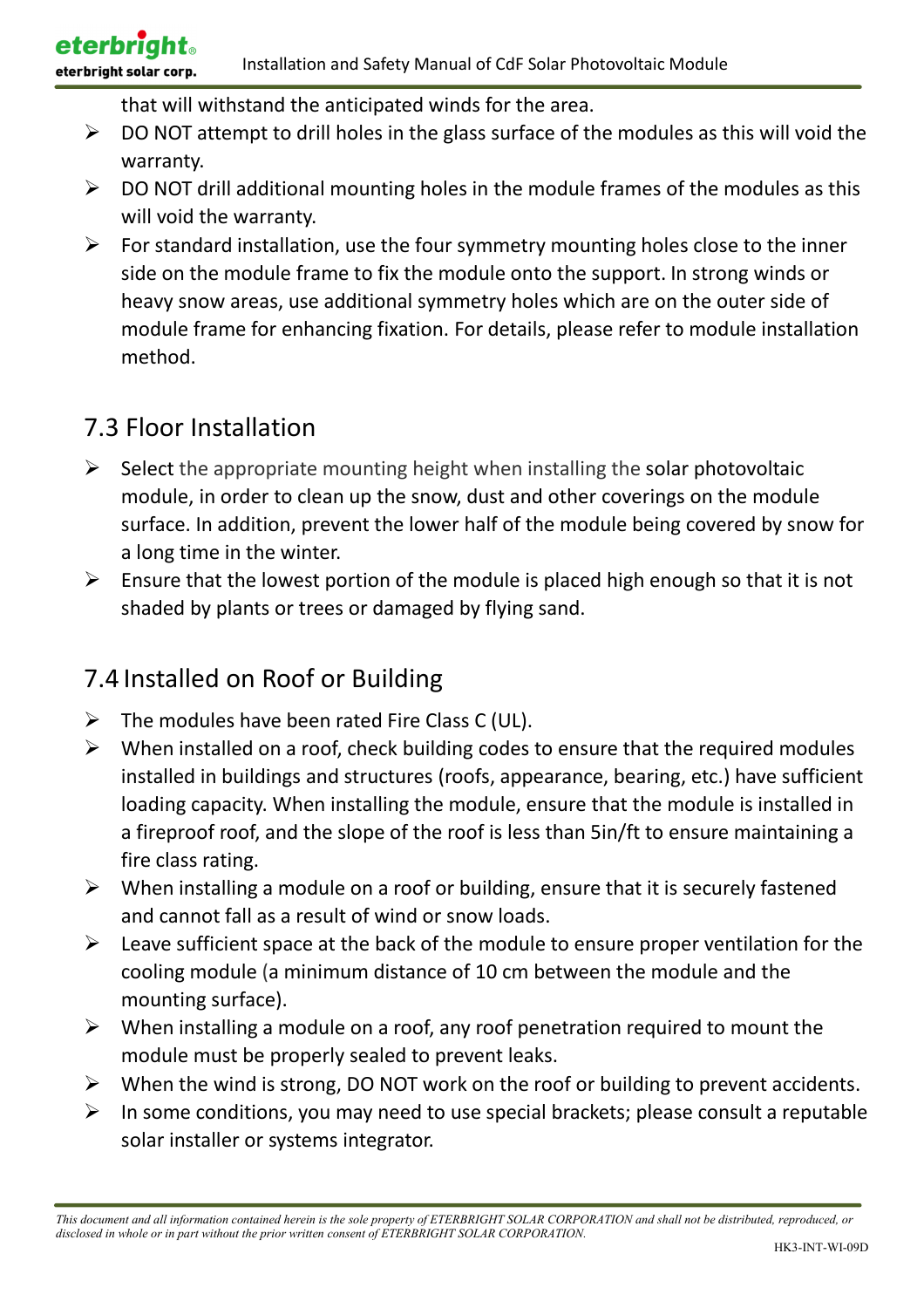eterbrid

eterbright solar corp.

#### 8.1 Mounting with Bolts

- $\triangleright$  Use the four symmetry mounting holes (6.6\*10mm) close to the inner side on module frame, and with four sets of M6 bolt, spring washer, flat washer and nut. Then use torque of 8 Nm (70.8 lb-in) to secure the module to the support structure. The position of standard installation can withstand of 2400 Pa (IEC) from wind and snow loads.
- $\triangleright$  In strong winds or heavy snow areas, use additional symmetry holes which are on the outer side of module frame for enhancing fixation to withstand 2400 Pa (IEC) of wind and snow loads.
- $\triangleright$  See Figure 8.1.



Figure 8.1: Additional Holes for Strong Winds or Heavy Snow Condition

#### 8.2 Mounting with Clamp

 $\triangleright$  On the long frame of module, the modules use the clamps to mount onto the support structure. The positions of installation must be located according to the four symmetry mounting holes close to the inner side on module frame, to withstand 2400 Pa (IEC) of wind and snow loads.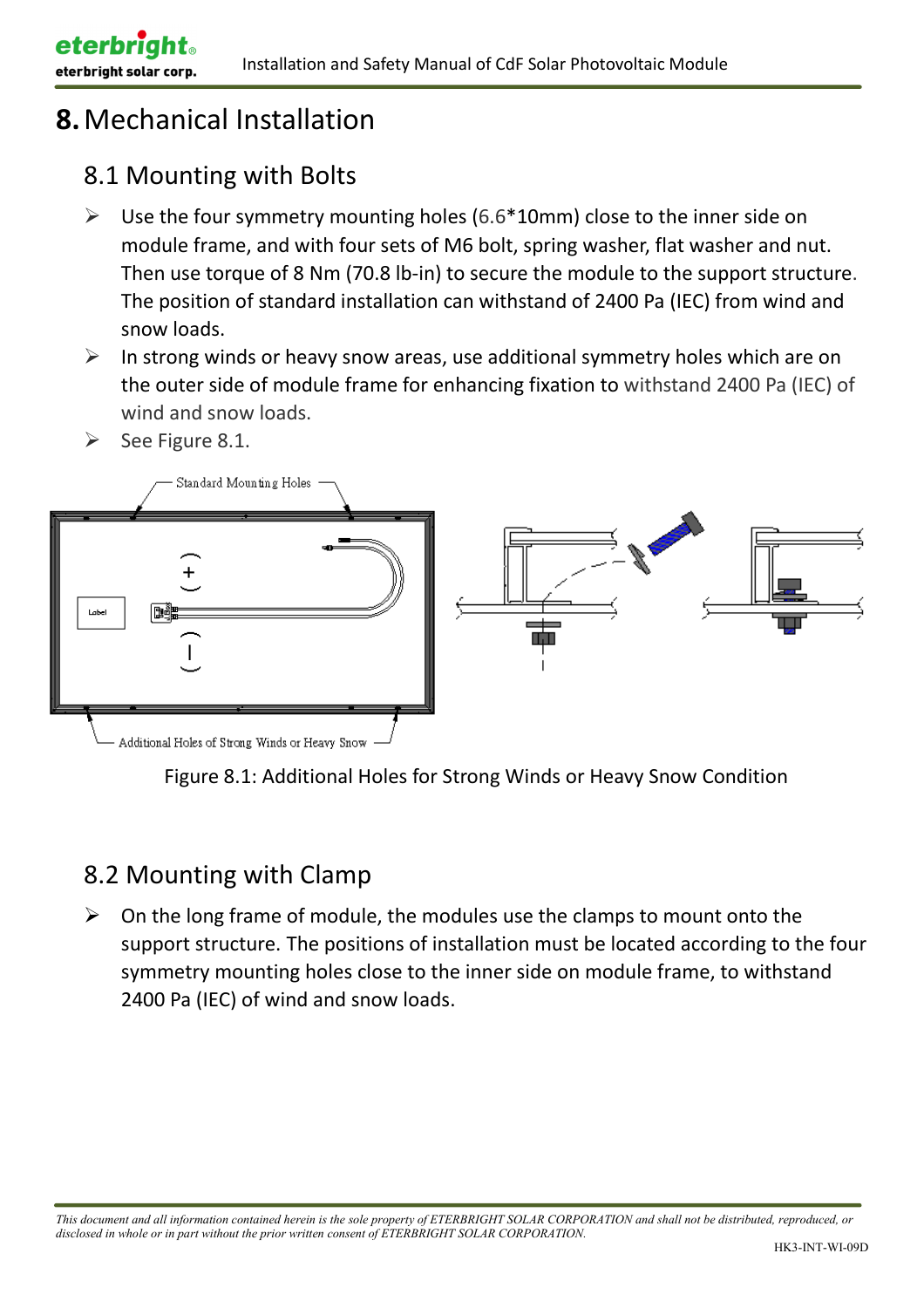$\triangleright$  For the positions of the mounted clamps, refer to the following Figure 8.2.

eterbrid

eterbright solar corp.



Figure 8.2 The positions of the mounted clamps

- $\triangleright$  Clamps required with M8 (5/16 in) bolts. Selected clamps, bolts, nuts and other parts must be corrosion-resistant materials.
- $\triangleright$  Use torque of 16 Nm (141.6 lb-in) to secure the module to the support structure, and pay attention as the clamps CANNOT touch the glass.
- $\triangleright$  Recommended minimum clamp dimension (mm), as in following diagrams.

|                  | Top             | Section                                      | Three-dimensional |
|------------------|-----------------|----------------------------------------------|-------------------|
| <b>End Clamp</b> | $\varPhi8$<br>읭 | $\Box$<br>뫄<br>3                             | G                 |
| Mid Clamp        | - ø8<br>읭       | 3                                            |                   |
| M8 Bolt          |                 | M8 Bolt<br><b>COMMAND</b><br>$\overline{50}$ |                   |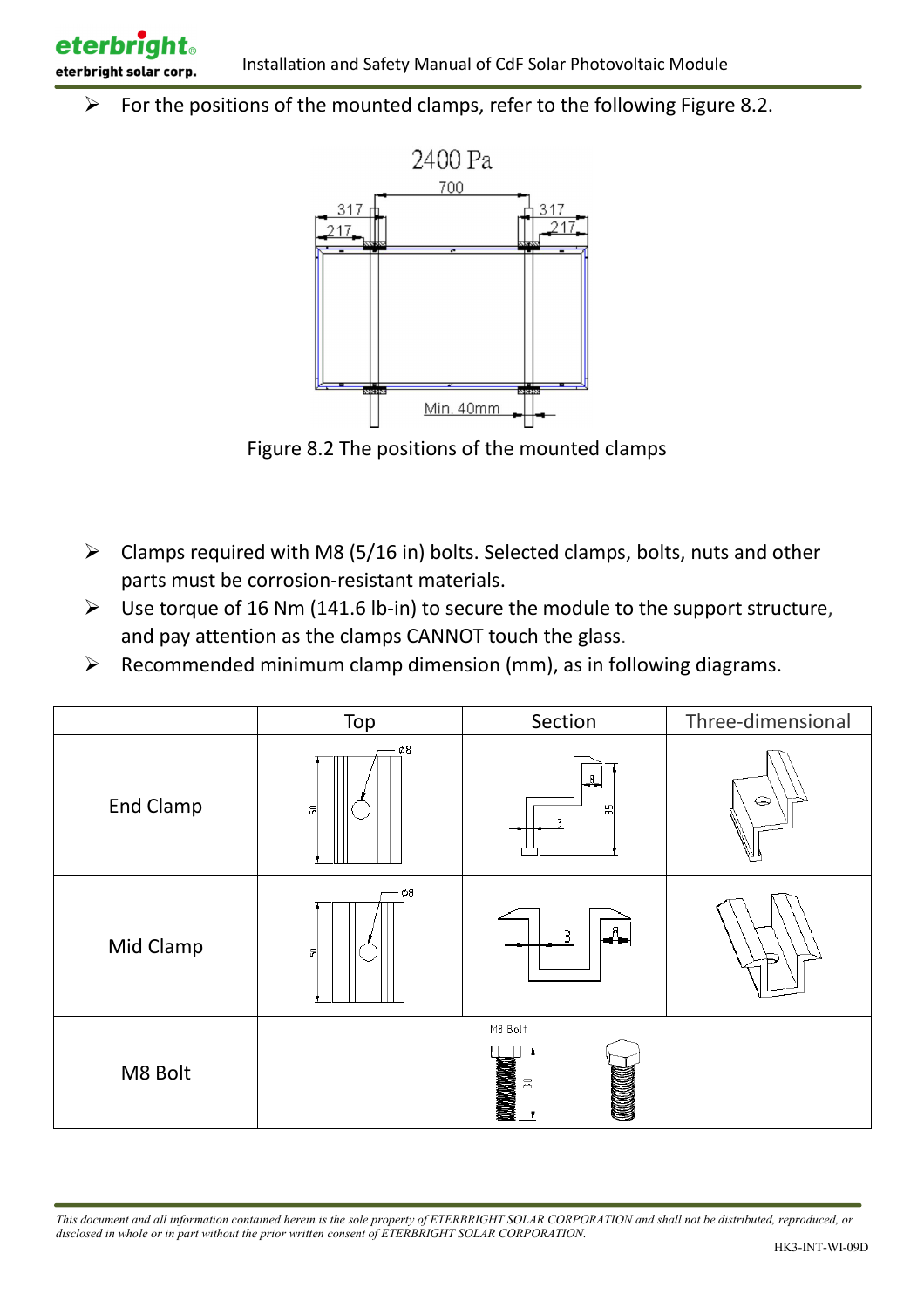Sunlight

#### 8.3 Tilt Angle Selection

eterbrid

- $\triangleright$  The solar cells absorb sunlight and then transform the light energy into electricity. To ensure that the maximum efficiency of absorption can be obtained, the front of the Photovoltaic Module photovoltaic module should face the sunlight vertically as much **Till Angle**  as possible.  $\triangleright$  For this reason, the
- optimal tilt for the photovoltaic

module is roughly the same as the latitude of installation location.

 $\triangleright$  We recommend installing the modules with a tilt angle of at least 10°. To make it easier for dust to be washed off by rain and reduce the dirt or other materials that accumulate on the surface of photovoltaic modules.

## **9.** Electrical Installation

Under normal conditions, a photovoltaic module is likely to produce more current and /or voltage than reported under standard test conditions. Accordingly, the values of Isc and Voc marked on this module should be multiplied by a factor of 1.25 when determining component voltage ratings, conductor current ratings, fuse sizes and size of controls connected to the photovoltaic module output. In the United States, refer to Section 690-8 of the National Electrical Code to determine the appropriate specification of wire and fuse, which should add a multiplying factor of 1.25 (80% de-rating) from Isc.

#### 9.1 Electrical Installation Precautions

- $\triangleright$  The sum of Voc of series modules MUST NOT EXCEED the maximum system voltage of the module under any condition. Reverse current applied to the modules must not exceed 8A.
- $\triangleright$  The cross section of the cables and the capacity of the connectors must be selected to suit the maximum system short circuit current.
- $\triangleright$  Do not carry out installation when PV modules, installation tools or installation area are exposed to water.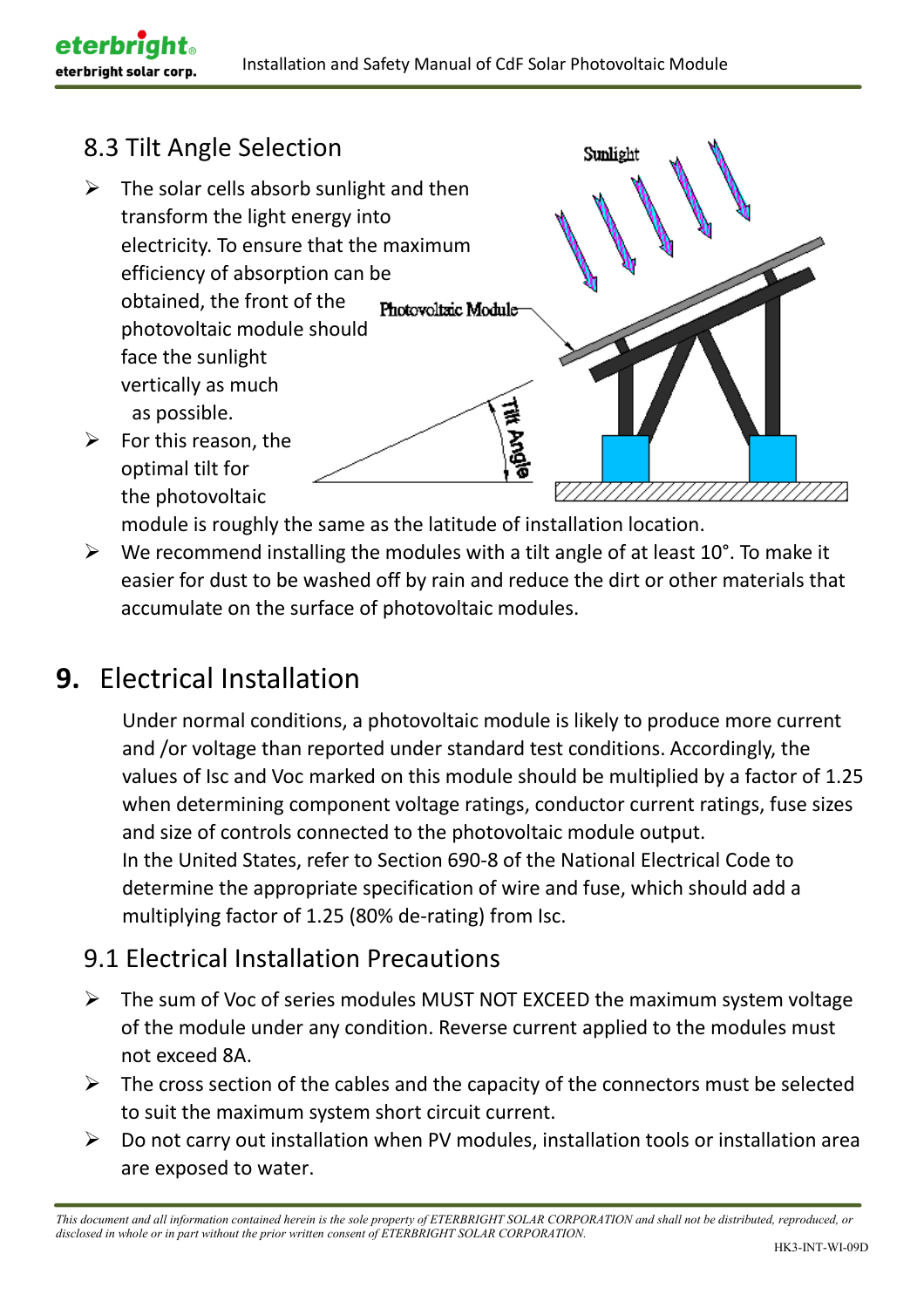$\triangleright$  The system requires confirmation that the wiring is correct.

#### 9.2 Grounding

- $\triangleright$  The ground wire must not be smaller than No.14 AWG (2.5 mm<sup>2</sup>), and insulation resistance must be at least 90°C, or according to local regulations, e.g. the NEC (National Electric Code) in the United States.
- $\triangleright$  If the building is already equipped with an exterior lightning protection system, the PV installation must be integrated into the protection system against direct effects of lightning.
- $\triangleright$  There are two 4mm [Φ4mm] grounding holes with earth symbols  $\left(\frac{1}{n}\right)$  each on the

long frame of module; the module frame MUST BE properly grounded.

 $\triangleright$  Use an M4 stainless steel bolt and pass through a diameter M4 stainless steel cup-washer, use the 14AWG (2.5 mm²) copper wire wound on the bolt, then pass it through the M4 stainless steel flat washer, and place the bolt through the grounding hole of the frame, M4 stainless star washer, M4 stainless steel flat washer, and finally with a M4 nut use about  $3 \approx 4$ Nm (22.1  $\approx$  22.6 lb-in) of torque to lock onto the frame.



#### 9.3 Electrical Wiring

- $\triangleright$  The cables have connectors for an electrical connection system.
- $\triangleright$  The module cables should be fixed onto the module frame or support in order to avoid any stress to the connector.
- $\triangleright$  The cables should avoid exposure to direct sunlight.
- $\triangleright$  The junction box CANNOT be opened or destroyed, and the place of installation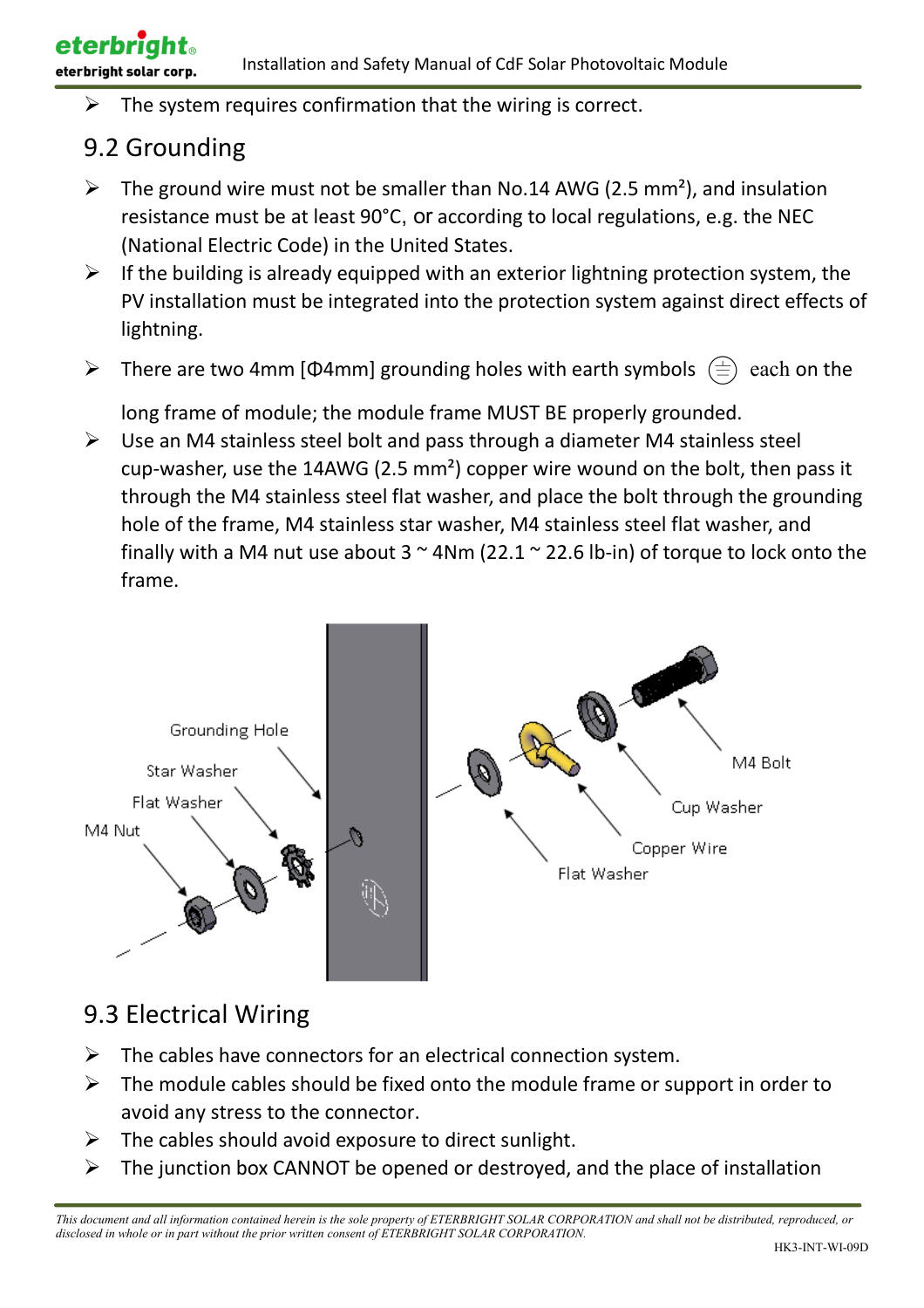#### **eterbright** eterbright solar corp.

#### Installation and Safety Manual of CdF Solar Photovoltaic Module

should avoid rain.

- $\triangleright$  Recommended number of installed modules:
	- $\checkmark$ Series connection: 10 modules (UL 6 modules)
	- $\checkmark$ Parallel connection: 4 modules
	- Calculated under condition of +10% tolerance of Voc at STC. The sum of Voc of series modules must NOT exceed the maximum system voltage under any condition.
	- $\checkmark$  Calculated under condition of +10% tolerance of Isc at STC. Under any condition reverse current applied to the modules should NOT exceed 8A.
	- $\checkmark$ The number of series and parallel MUST CONSIDER the capabilities of inverter.





Warning: Electrical hazard, DON'T TOUCH bare conductors, wire or other

energized parts.

#### 9.4 Start Generation System

 $\triangleright$  For a photovoltaic generation system connected to the power grid, you MUST CONFIRM that the system has passed the inspection, testing and shall comply with regulatory requirements.